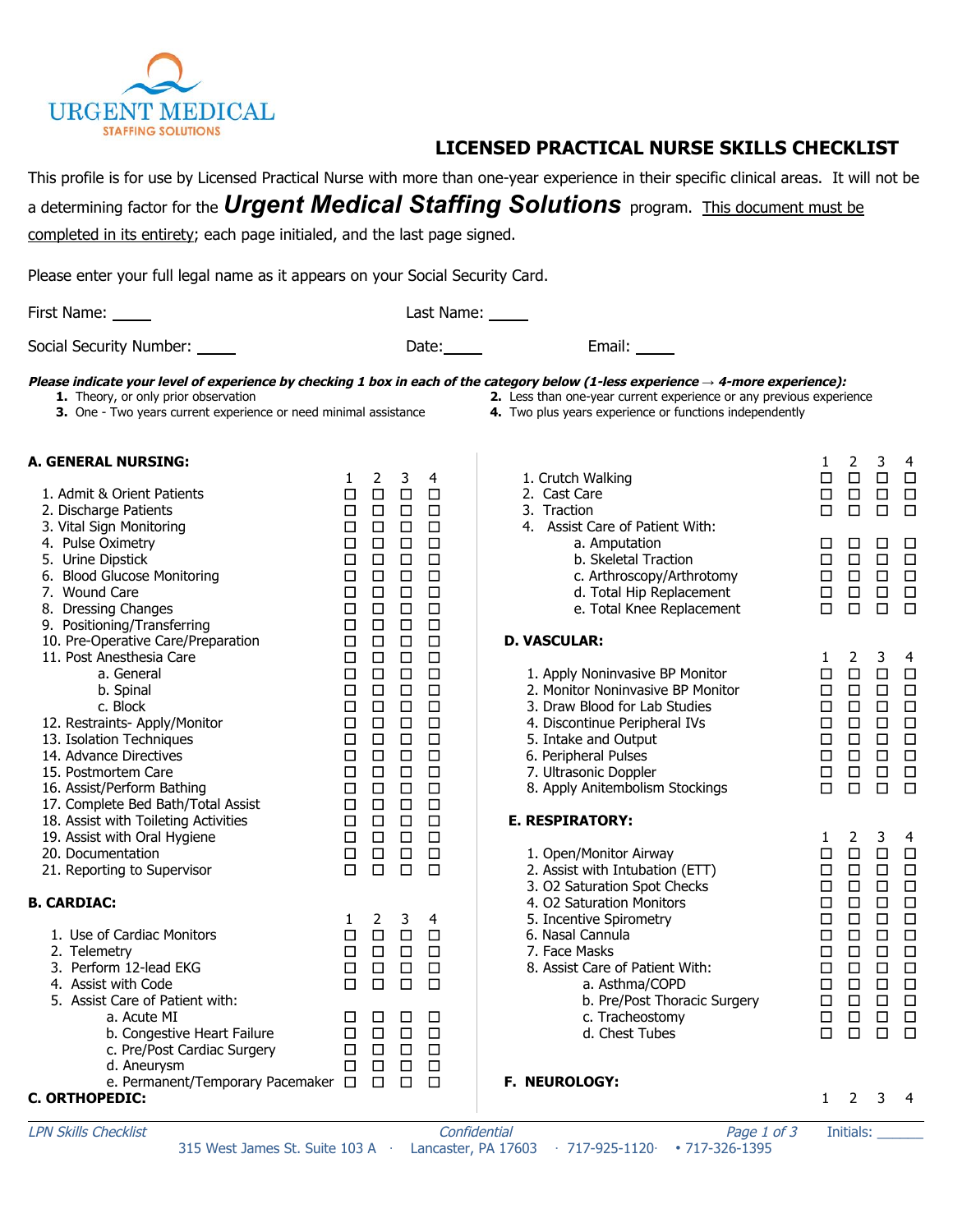

|                                                                                                                                     |                                                                                                                                                                                                                                                                   |                                                                                                                     |                                                                                             |                                                                                             |                                                                                             | LICLINGLU FRACTICAL NURGL GRILLS CHLCRLIST          |                                                                                                                                                                                                    |                                                                                                                        |   |         |  |                  |                  |                                                                                                  |                                                                                                  |                                                                                                  |                                                                                                  |
|-------------------------------------------------------------------------------------------------------------------------------------|-------------------------------------------------------------------------------------------------------------------------------------------------------------------------------------------------------------------------------------------------------------------|---------------------------------------------------------------------------------------------------------------------|---------------------------------------------------------------------------------------------|---------------------------------------------------------------------------------------------|---------------------------------------------------------------------------------------------|-----------------------------------------------------|----------------------------------------------------------------------------------------------------------------------------------------------------------------------------------------------------|------------------------------------------------------------------------------------------------------------------------|---|---------|--|------------------|------------------|--------------------------------------------------------------------------------------------------|--------------------------------------------------------------------------------------------------|--------------------------------------------------------------------------------------------------|--------------------------------------------------------------------------------------------------|
|                                                                                                                                     | 1. Neurological Evaluation<br>2. Glascow Coma Scale<br>3. Assist with Lumbar Puncture<br>4. Seizure Precautions<br>8. Assist Care of Patient With:                                                                                                                | □<br>$\Box$<br>$\Box$<br>$\Box$<br>$\Box$                                                                           | $\Box$<br>$\Box$<br>$\Box$<br>$\Box$<br>$\Box$                                              | $\Box$<br>$\Box$<br>$\Box$<br>$\Box$<br>$\Box$                                              | $\Box$<br>$\Box$<br>$\Box$<br>$\Box$<br>$\Box$                                              | Infusion Pumps □<br>11. Discontinue Peripheral IV's | 9. Administer IV Medications                                                                                                                                                                       |                                                                                                                        |   |         |  |                  |                  | 1<br>$\Box$<br>$\Box$<br>$\Box$                                                                  | $\overline{2}$<br>$\Box$<br>$\Box$<br>$\Box$                                                     | 3<br>$\Box$<br>$\Box$                                                                            | -4<br>$\Box \Box 10.$<br>$\Box$                                                                  |
|                                                                                                                                     | a. Open/Closed Head Injury<br>b. CVA<br>c. Spinal Cord Injury<br>d. Craniotomy<br>e. Drug Overdose/DTs                                                                                                                                                            | $\Box$<br>$\Box$<br>$\Box$<br>$\Box$<br>$\Box$                                                                      | $\Box$<br>$\Box$<br>$\Box$<br>$\Box$<br>$\Box$                                              | $\Box$<br>$\Box$<br>$\Box$<br>$\Box$<br>$\Box$                                              | $\Box$<br>$\Box$<br>$\Box$<br>$\Box$<br>$\Box$                                              | I. GENITOURINARY:                                   | 1. Straight/Foley Cath Female<br>2. Straight/Foley Cath Male<br>3. Obtain/Instruct Clean Catch Urine                                                                                               |                                                                                                                        |   |         |  |                  |                  | 1<br>$\Box$<br>$\Box$<br>$\Box$                                                                  | $\overline{2}$<br>$\Box$<br>$\Box$<br>$\Box$                                                     | 3<br>$\Box$<br>$\Box$<br>$\Box$                                                                  | 4<br>$\Box$<br>$\Box$<br>$\Box$                                                                  |
|                                                                                                                                     | G. GASTROINTESTINAL:                                                                                                                                                                                                                                              |                                                                                                                     |                                                                                             |                                                                                             |                                                                                             |                                                     | 4. Assist Care of Patient With:<br>a. Shunts & Fistulas                                                                                                                                            |                                                                                                                        |   |         |  |                  |                  | $\Box$<br>$\Box$                                                                                 | $\Box$<br>$\Box$                                                                                 | $\Box$<br>$\Box$                                                                                 | $\Box$<br>$\Box$                                                                                 |
|                                                                                                                                     | 1. Assist with Nutritional Evaluation<br>2. Assist with Feedings<br>3. Monitor NG Tube<br>4. Gastrostomy Tube Monitor/Feed<br>5. Ostomy Care<br>6. Assist Care of Patient With:<br>a. GI Bleed<br>b. Abdominal Wounds<br>c. Drains                                | 1<br>$\Box$<br>$\Box$<br>$\Box$<br>$\Box$<br>$\Box$<br>$\Box$<br>$\Box$<br>$\Box$<br>$\Box$                         | 2<br>$\Box$<br>$\Box$<br>$\Box$<br>$\Box$<br>$\Box$<br>$\Box$<br>$\Box$<br>$\Box$<br>$\Box$ | 3<br>$\Box$<br>$\Box$<br>$\Box$<br>$\Box$<br>$\Box$<br>$\Box$<br>$\Box$<br>$\Box$<br>$\Box$ | 4<br>$\Box$<br>$\Box$<br>$\Box$<br>$\Box$<br>$\Box$<br>$\Box$<br>$\Box$<br>$\Box$<br>$\Box$ |                                                     | b. Renal Failure<br>c. Nephrectomy<br>d. Renal Transplant<br>e. Mastectomy<br>f. Hysterectomy<br>g. Prostate Surgery<br>b. Renal Failure<br>c. Nephrectomy<br>d. Renal Transplant<br>e. Mastectomy |                                                                                                                        |   |         |  |                  |                  | $\Box$<br>$\Box$<br>$\Box$<br>$\Box$<br>$\Box$<br>$\Box$<br>$\Box$<br>$\Box$<br>$\Box$<br>$\Box$ | $\Box$<br>$\Box$<br>$\Box$<br>$\Box$<br>$\Box$<br>$\Box$<br>$\Box$<br>$\Box$<br>$\Box$<br>$\Box$ | $\Box$<br>$\Box$<br>$\Box$<br>$\Box$<br>$\Box$<br>$\Box$<br>$\Box$<br>$\Box$<br>$\Box$<br>$\Box$ | $\Box$<br>$\Box$<br>$\Box$<br>$\Box$<br>$\Box$<br>$\Box$<br>$\Box$<br>$\Box$<br>$\Box$<br>$\Box$ |
|                                                                                                                                     | <b>H. MED/IV THERAPY:</b>                                                                                                                                                                                                                                         | f. Hysterectomy<br>g. Prostate Surgery<br>$\square$ No<br>$\square$ Yes                                             |                                                                                             |                                                                                             |                                                                                             |                                                     |                                                                                                                                                                                                    |                                                                                                                        |   |         |  | $\Box$<br>$\Box$ | $\Box$<br>$\Box$ | $\Box$<br>$\Box$                                                                                 | $\Box$<br>$\Box$                                                                                 |                                                                                                  |                                                                                                  |
|                                                                                                                                     | <b>IV Certified</b>                                                                                                                                                                                                                                               | 1                                                                                                                   | 2                                                                                           | 3                                                                                           | 4                                                                                           |                                                     |                                                                                                                                                                                                    |                                                                                                                        |   |         |  |                  |                  |                                                                                                  |                                                                                                  |                                                                                                  |                                                                                                  |
|                                                                                                                                     | 1. Administer PO Medications<br>2. Administer NG/GT Medications<br>3. Administer IM/SQ Medications<br>4. Use of Heparin/Saline Locks<br>5. Needleless Systems<br>6. Pain Assessment/Pain Scale<br>7. Peripheral IV Insertion<br>8. Mix IV Infusion with Additives | □<br>$\Box$<br>$\Box$<br>$\Box$<br>$\Box$<br>$\Box$<br>$\Box$<br>$\Box$                                             | $\Box$<br>$\Box$<br>$\Box$<br>$\Box$<br>$\Box$<br>$\Box$<br>$\Box$<br>$\Box$                | $\Box$<br>$\Box$<br>$\Box$<br>$\Box$<br>$\Box$<br>$\Box$<br>$\Box$<br>$\Box$                | $\Box$<br>$\Box$<br>$\Box$<br>$\Box$<br>$\Box$<br>$\Box$<br>$\Box$<br>$\Box$                | J OTHER:                                            | 1. Assist Care of Patient With:<br>a. Diabetes<br>b. AIDS<br>c. Multiple Trauma<br>d. Burns<br>e. Oncology<br>f. Bone Marrow Transplant<br>g. Liver Transplant                                     |                                                                                                                        |   |         |  |                  |                  | 1<br>$\Box$<br>$\Box$<br>$\Box$<br>$\Box$<br>$\Box$<br>$\Box$<br>$\Box$<br>$\Box$                | $\overline{2}$<br>$\Box$<br>$\Box$<br>$\Box$<br>$\Box$<br>$\Box$<br>$\Box$<br>$\Box$<br>$\Box$   | 3<br>$\Box$<br>$\Box$<br>$\Box$<br>$\Box$<br>$\Box$<br>$\Box$<br>$\Box$<br>$\Box$                | 4<br>$\Box$<br>$\Box$<br>$\Box$<br>$\Box$<br>$\Box$<br>$\Box$<br>$\Box$<br>$\Box$                |
|                                                                                                                                     | H. MED/IV THERAPY (cont'd)<br><b>AGE SPECIFIC PRACTICE CRITERIA</b>                                                                                                                                                                                               |                                                                                                                     |                                                                                             |                                                                                             |                                                                                             |                                                     |                                                                                                                                                                                                    |                                                                                                                        |   |         |  |                  |                  |                                                                                                  |                                                                                                  |                                                                                                  |                                                                                                  |
|                                                                                                                                     | Please check the boxes below for each age group for which you have expertise in providing age-appropriate nursing care.                                                                                                                                           |                                                                                                                     |                                                                                             |                                                                                             |                                                                                             |                                                     |                                                                                                                                                                                                    |                                                                                                                        |   |         |  |                  |                  |                                                                                                  |                                                                                                  |                                                                                                  |                                                                                                  |
|                                                                                                                                     | A. Newborn/Neonate (birth - 30 days)<br>B. Infant $(30 \text{ days} - 1 \text{ year})$<br>C. Toddler $(1 - 3$ years)                                                                                                                                              | D. Preschooler (3 - 5 years)<br>E. School age children $(5 - 12 \text{ years})$<br>F. Adolescents $(12 - 18$ years) |                                                                                             |                                                                                             |                                                                                             |                                                     |                                                                                                                                                                                                    | G. Young adults $(18 - 39 \text{ years})$<br>H. Middle adults (39 - 64 years)<br>I. Older adults $(64 + \text{years})$ |   |         |  |                  |                  |                                                                                                  |                                                                                                  |                                                                                                  |                                                                                                  |
|                                                                                                                                     | <b>Experience with Age Groups:</b>                                                                                                                                                                                                                                |                                                                                                                     |                                                                                             |                                                                                             |                                                                                             |                                                     |                                                                                                                                                                                                    |                                                                                                                        |   |         |  |                  |                  |                                                                                                  |                                                                                                  |                                                                                                  |                                                                                                  |
| Able to adapt care to incorporate normal growth and development.                                                                    |                                                                                                                                                                                                                                                                   |                                                                                                                     |                                                                                             |                                                                                             |                                                                                             |                                                     |                                                                                                                                                                                                    |                                                                                                                        |   |         |  |                  |                  | G                                                                                                |                                                                                                  |                                                                                                  |                                                                                                  |
| Able to adapt method and terminology of patient instructions to their age,<br>D<br>в<br>F<br>А<br>comprehension and maturity level. |                                                                                                                                                                                                                                                                   |                                                                                                                     |                                                                                             |                                                                                             |                                                                                             |                                                     |                                                                                                                                                                                                    | G<br>G                                                                                                                 | н | I<br>Ι. |  |                  |                  |                                                                                                  |                                                                                                  |                                                                                                  |                                                                                                  |
| Ε<br>с<br>D<br>в<br>Can ensure a safe environment reflecting specific needs of various age groups.<br>П                             |                                                                                                                                                                                                                                                                   |                                                                                                                     |                                                                                             |                                                                                             |                                                                                             |                                                     |                                                                                                                                                                                                    |                                                                                                                        | н | □       |  |                  |                  |                                                                                                  |                                                                                                  |                                                                                                  |                                                                                                  |
|                                                                                                                                     | The information I have given is true and accurate to the best of my knowledge. I am the individual completing this form.                                                                                                                                          |                                                                                                                     |                                                                                             |                                                                                             |                                                                                             |                                                     |                                                                                                                                                                                                    |                                                                                                                        |   |         |  |                  |                  |                                                                                                  |                                                                                                  |                                                                                                  |                                                                                                  |
|                                                                                                                                     | I hereby authorize <b>Skilled Staffing Solutions</b> to release this checklist to facilities in relation to consideration of my<br>employment.                                                                                                                    |                                                                                                                     |                                                                                             |                                                                                             |                                                                                             |                                                     |                                                                                                                                                                                                    |                                                                                                                        |   |         |  |                  |                  |                                                                                                  |                                                                                                  |                                                                                                  |                                                                                                  |
|                                                                                                                                     |                                                                                                                                                                                                                                                                   |                                                                                                                     |                                                                                             |                                                                                             |                                                                                             |                                                     |                                                                                                                                                                                                    |                                                                                                                        |   |         |  |                  |                  |                                                                                                  |                                                                                                  |                                                                                                  |                                                                                                  |

| Print Name                  |                                | Date |                                                                               |             |           |  |  |  |  |
|-----------------------------|--------------------------------|------|-------------------------------------------------------------------------------|-------------|-----------|--|--|--|--|
| <b>LPN Skills Checklist</b> | 315 West James St. Suite 103 A |      | Confidential<br>Lancaster, PA 17603 $\cdot$ 717-925-1120 $\cdot$ 717-326-1395 | Page 2 of 3 | Initials: |  |  |  |  |

## **LICENSED PRACTICAL NURSE SKILLS CHECKLIST**